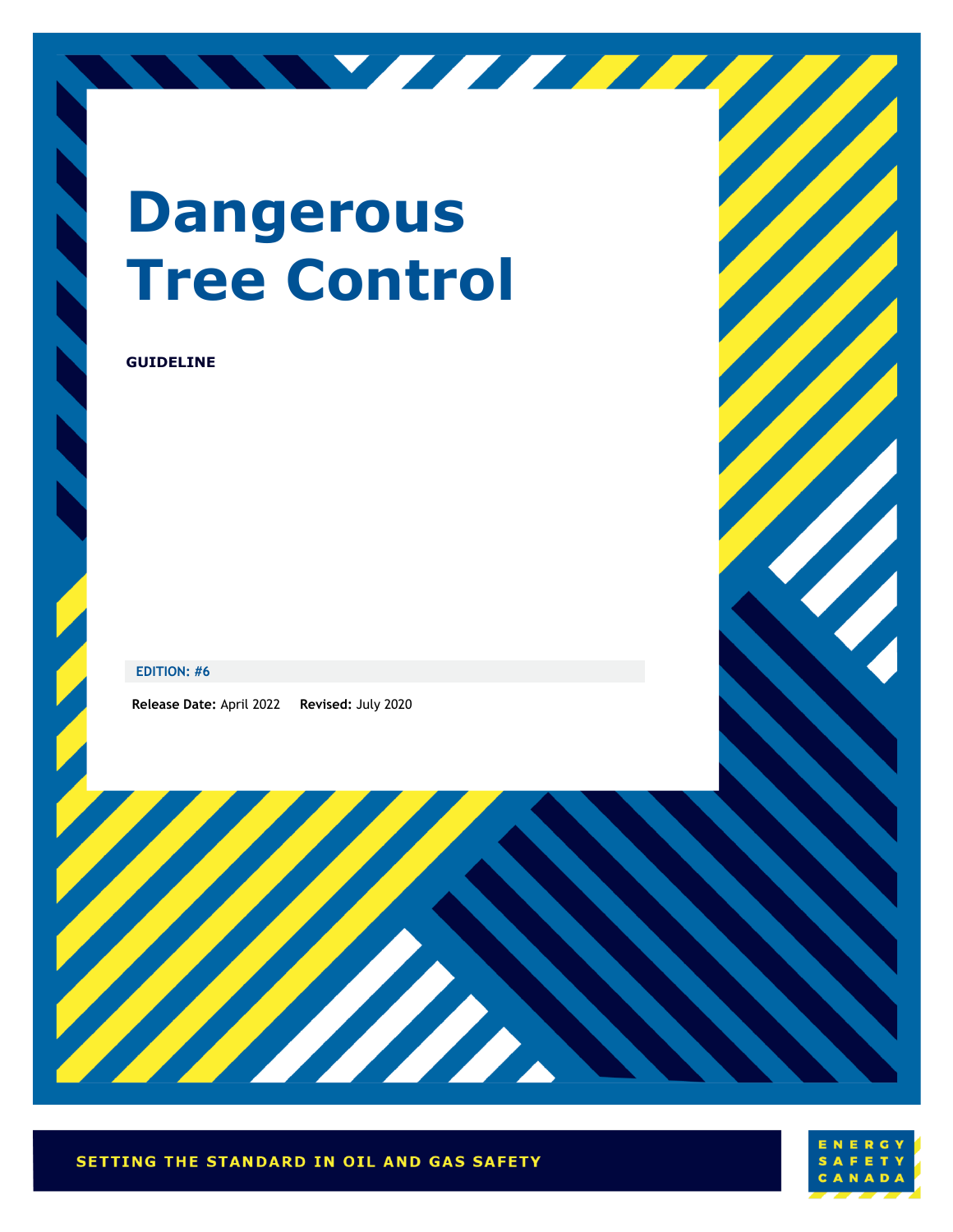# About Energy Safety Canada

Energy Safety Canada is the oil and gas industry's advocate and leading resource for the continuous improvement of safety performance. Our mission is to help companies achieve their safety goals by providing practices, assessment, training, support, metrics and communication.

### **AVAILABILITY**

This document as well as future revisions and additions, is available from:

**Energy Safety Canada** 150 - 2 Smed Lane SE Calgary, Alberta T2C 4T5

**Phone:** 403 516 8000 **Toll Free:** 1 800 667 5557 **Fax**: 403 516 8166 EnergySafetyCanada.com

### **ACKNOWLEDGEMENT**

Energy Safety Canada gratefully acknowledges the many individuals who volunteered their time and effort to complete this document.

#### **DISCLAIMER**

This document is intended to be flexible in application and provide guidance to users rather than act as a prescriptive solution. Recognizing that one solution is not appropriate for all users and situations, it presents generally accepted guidelines that apply to industry situations, as well as recommended practices that may suit a company's particular needs. While we believe that the information contained herein is reliable under the conditions and subject to the limitations set out, Energy Safety Canada does not guarantee its accuracy. The use of this document or any information contained will be at the user's sole risk, regardless of any fault or negligence of Energy Safety Canada and the participating industry associations.

#### **COPYRIGHT/RIGHT TO PRODUCE**

Copyright for this document is held by Energy Safety Canada, 2022. All rights reserved.

Energy Safety Canada encourages the copying, reproduction and distribution of this document to promote health and safety in the workplace, provided that Energy Safety Canada is acknowledged. However, no part of this publication may be copied, reproduced or distributed for profit or other commercial enterprise, nor may any part be incorporated into any other publication, without the written permission of Energy Safety Canada.



Dangerous Tree Control Guideline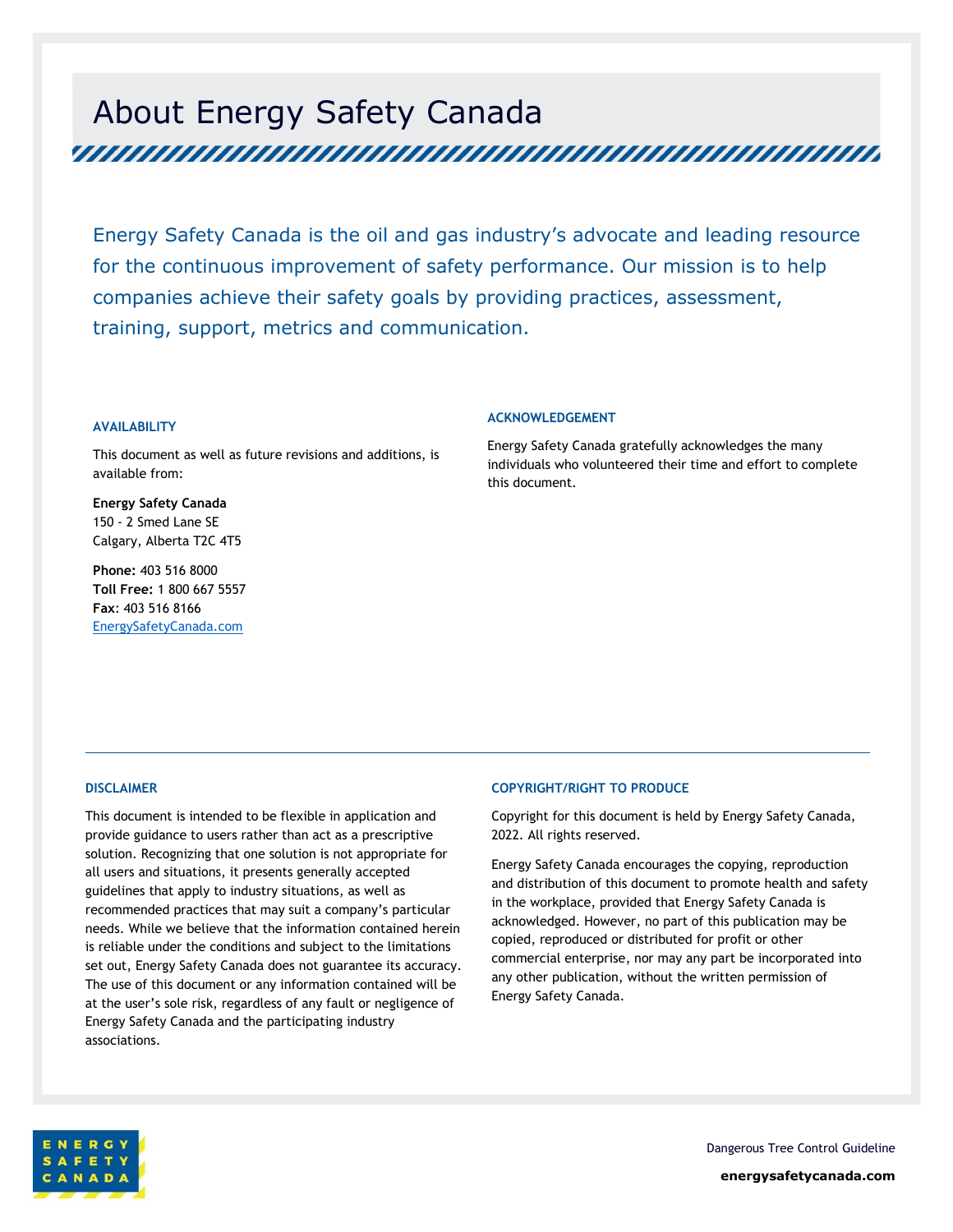Preface 

### **HOW TO USE THIS GUIDELINE**

The purpose of this document is to provide a framework to aid in ensuring safe working conditions exist for workers conducting upstream oil and gas activities where workers may be at risk of being exposed to dangerous trees. As well, this document will provide strategies and alternatives to exposing workers to the risk of felling dangerous trees while in the workplace. After identifying dangerous trees, either eliminating or controlling them is appropriate for any upstream oil and gas worksite where there are free-standing trees at the boundaries of the worksite, including but not limited to: camp sites, facilities, pipeline, roads, line of sight/seismic lines, aircraft landing. This document is intended for application in Canadian petroleum industry activities, where dangerous trees may pose a risk to workers, zones, and well sites.

### **PROJECT SCOPE AND LIMITATIONS**

This document contains guidance notes to assist employers, prime contractors, and owners in developing programs that properly identify dangerous trees, and minimize the risks associated with such trees.

The information contained herein is intended for use by a full cross-section of workers in the petroleum industry.



Dangerous Tree Control Guideline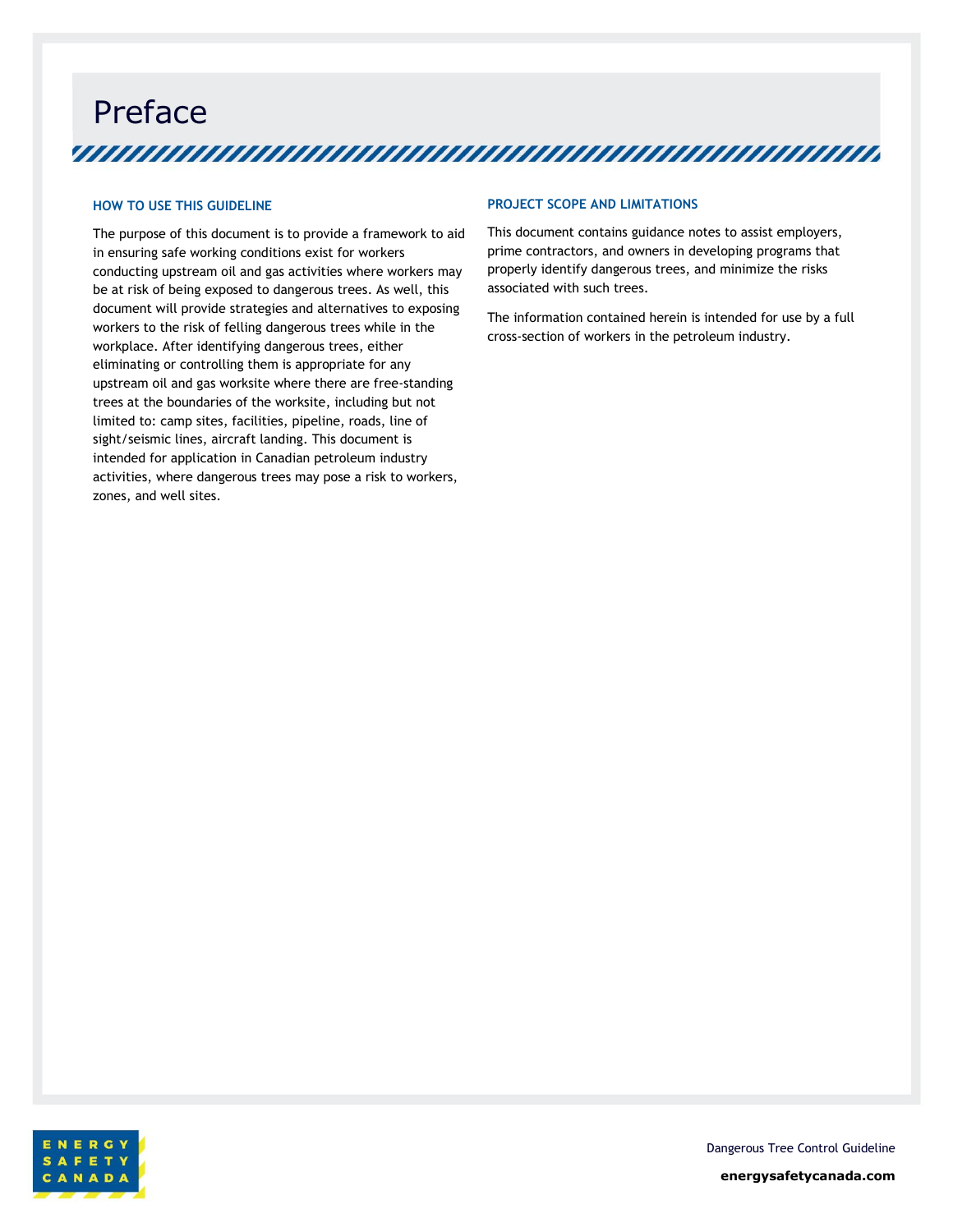# **Table of Contents** <u>TERRITAN INITIA INITIA INITIA INITIA INITIA INITIA INITIA INITIA INITIA INITIA INITIA INITIA INITIA INITIA IN</u>

<span id="page-3-0"></span>

Dangerous Tree Control Guideline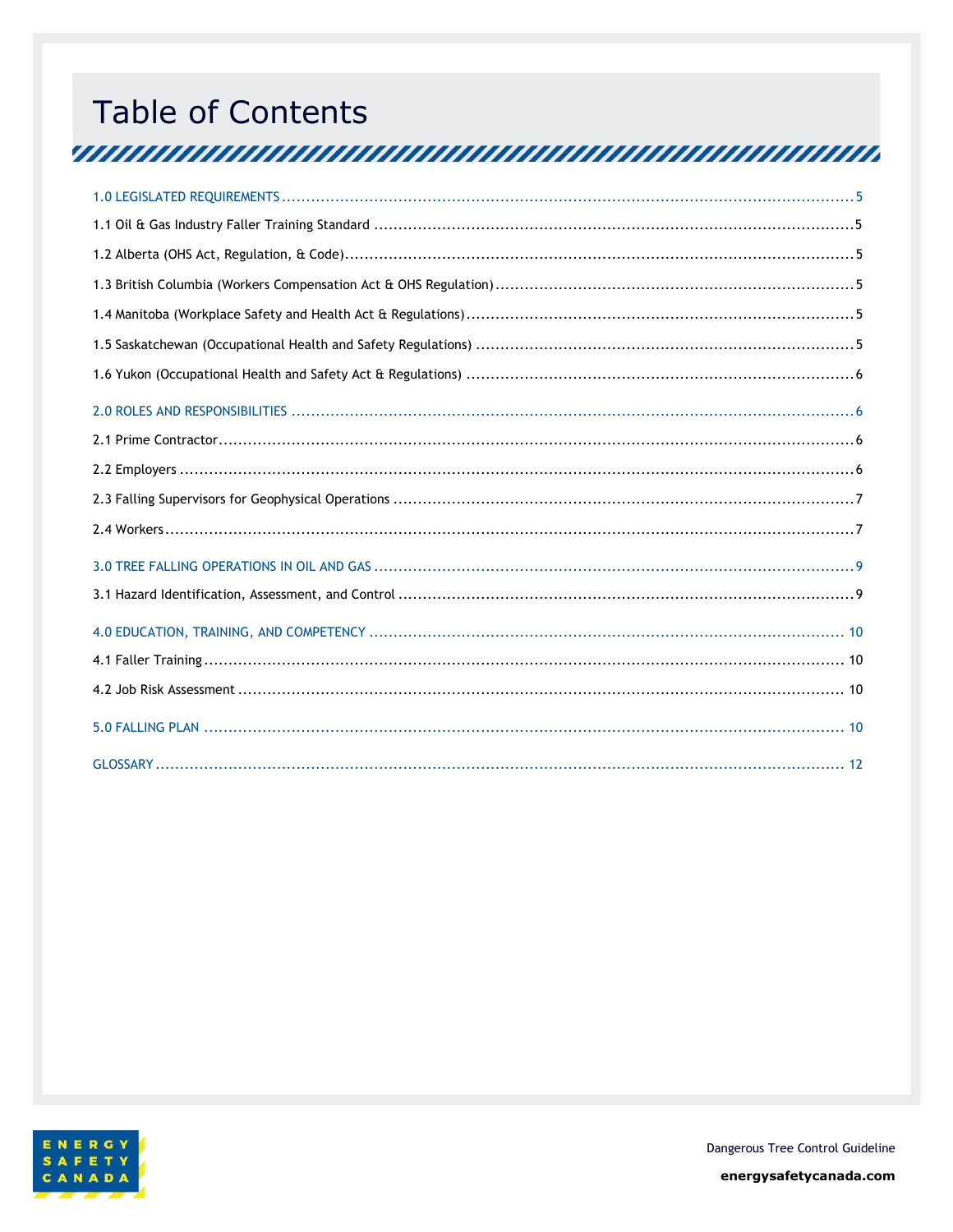### 1.0 Legislated Requirements

If any of the references/regulations below have changed or been amended, the more recent version shall apply.

**NOTE:** When referencing legislation make sure to refer to the legislation rather than quoting or pasting the legislation into the document. *Use italics for any sections quoted directly.*

### <span id="page-4-0"></span>**1.1 OIL & GAS INDUSTRY FALLER TRAINING STANDARD**

Note: Industry has adopted the BC Faller Standard:

- See www.worksafebc.com resources/health-safety/books-guides/
- BC Faller Training Standard Parts 1 and 2 (Updated April 2012):
	- o Part 1
	- o Part 2

### <span id="page-4-1"></span>**1.2 ALBERTA (OHS ACT, REGULATION, & CODE)**

- Prime Contractor Regulations:
	- $\circ$  AB OHSA s. 1(x), 3
- AB OHS Reg. 62, 2003
- Part 25 Tools and Equipment
- Part 22 Protection from Falling Objects
- Part 18 Personal Protective Equipment

### <span id="page-4-2"></span>**1.3 BRITISH COLUMBIA (WORKERS COMPENSATION ACT & OHS REGULATION)**

- Prime Contractor Regulations:
	- $\circ$  BC WCA s. 106, 118(1,2,3)
- Part 8 Personal Protective Clothing & Equipment
	- o 8.21 Leg Protection
	- o 8.24 High Visibility Apparel
	- Part 12 Tools, Machinery, and Equipment
		- o 12.72(1) Chainsaw Standards
- Part 26 Forestry Operations
- Wildlife/Danger Tree Assessor's Course Workbook, Harvesting and Silviculture.

#### <span id="page-4-3"></span>**1.4 MANITOBA (WORKPLACE SAFETY AND HEALTH ACT & REGULATIONS)**

- Prime Contractor Regulations:
	- o MB WSHA ch. W210, s. 7
- Forestry, Logging, and Log Hauling Regulation (1988)
- Sections 27, 29, and 36

#### <span id="page-4-4"></span>**1.5 SASKATCHEWAN (OCCUPATIONAL HEALTH AND SAFETY REGULATIONS)**

- Prime Contractor Regulations:
	- o SK OHSD
- Section 95 Lower Body Protection
- Section 146, Chainsaws
- Part XXVIII Forestry and Mill Operations

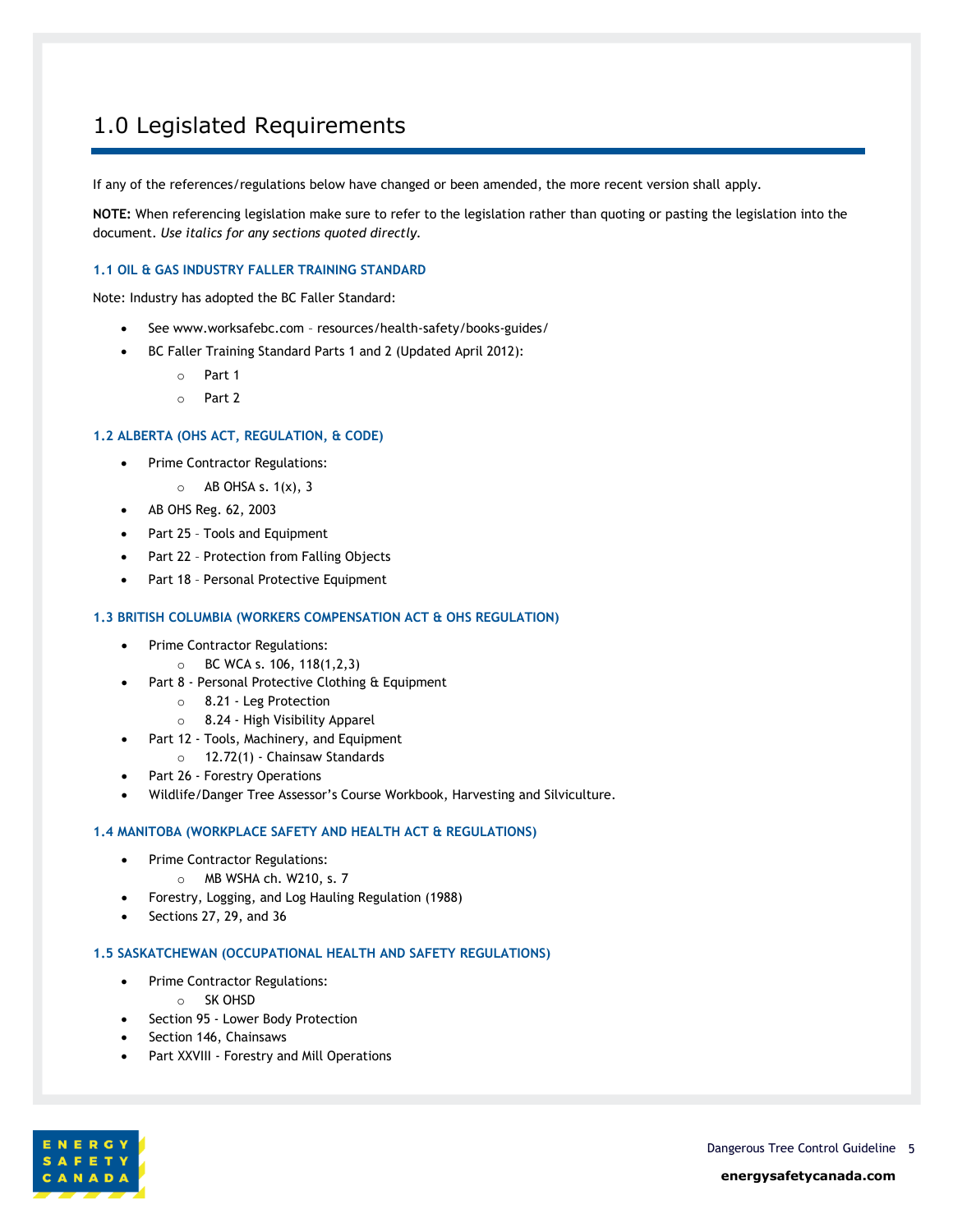### <span id="page-5-0"></span>**1.6 YUKON (OCCUPATIONAL HEALTH AND SAFETY ACT & REGULATIONS)**

- Prime Contractor Regulations
- Personal Protective Equipment (PPE) Sections 5 to 10
- Chainsaw Section 4.3
- Forestry Operations Sections 11.6 11.8

### <span id="page-5-1"></span>2.0 Roles and Responsibilities

### <span id="page-5-2"></span>**2.1 PRIME CONTRACTOR**

The prime contractor is responsible for ensuring the applicable Occupational Health and Safety Act and Regulations are complied with at the work site by establishing and maintaining a system or process that will ensure compliance with the regulations.

The client or owner is the prime contractor unless the responsibility is assigned, in writing, to another qualified party. As the prime contractor is charged with the overall responsibility for the health and safety of all workers at the worksite, the prime contractor must ensure contractors and employers comply with applicable legislation. Supervisors share the responsibility of complying with legislation in conjunction with any others who may direct workers.

The role of the prime contractor, as it pertains to dangerous tree control, is to initiate the development and implementation of a site-specific falling plan that is communicated to all affected workers at the site. The prime contractor is responsible to plan and design the operation to avoid working in the vicinity of dangerous trees to the greatest extent practicable. Early and proactive engagement with sub-contractors is critical to ensure collaboration in the development of falling plans where stakeholders have unique control over work processes and associated hazards. Where avoidance is not possible, the prime contractor will coordinate dangerous tree control operations using the lowest risk method practicable. If a dangerous tree is encountered, follow the recommendations of a dangerous tree assessment to manage the hazards. Generally, the following methods are used:emove the hazard with properly guarded mechanical felling equipment

- avoid the hazardous area of the dangerous tree by creating a "no work zone" (hazard avoidance)
- Assess the tree, and if it safe to do so conduct the work in the vicinity of the assessed tree, within the allowable standards of a Wildlife Danger Tree Assessment

If a dangerous tree must be removed, the prime contractor will decide the safest process of removal. Two of the recognized approaches for dangerous tree removal are:

- mechanical felling with a properly guarded piece of felling equipment
- manual felling by a properly qualified, certified Faller

When project planning, the prime contractor should give appropriate consideration to worker safety and environmental sustainability when selecting a means of falling dangerous trees.

### <span id="page-5-3"></span>**2.2 EMPLOYERS**

Employers are responsible to develop a work process that will ensure compliance with this guideline, which should include:

- providing adequate supervision
- ensuring active supervision occurs
- ensuring the level of disturbance created on a project does not unnecessarily expose workers to risk from dangerous trees
- conducting a site-specific hazard assessment to identify all dangers associated with the task of cutting trees
- implementing a hierarchy of controls for dangerous tree elimination or control
- collaborating with prime contractors to develop and implement a site-specific falling plan that is communicated to all affected workers at the site

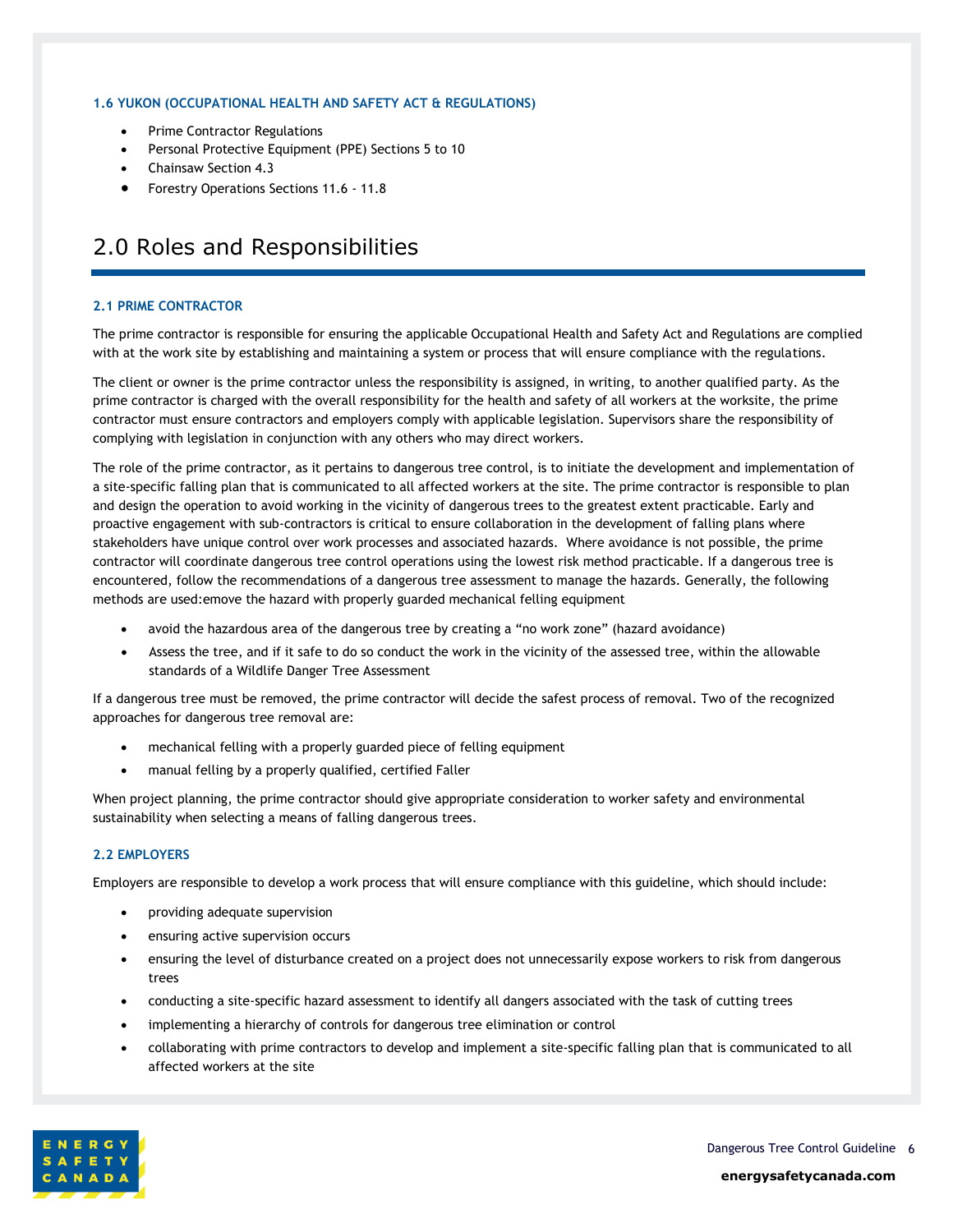- ensuring fallers meet, and are following, the requirements of the oil and gas faller training standard
- conducting an in-field competency assessment of all fallers employed at the project
- ensuring that all hand falling operations are supervised by qualified falling supervisors, and that supervision of all fallers mitigates the risks associated with hand falling
- ensuring all fallers and buckers hold a valid industry and government recognized chainsaw safety training certificate

### <span id="page-6-0"></span>**2.3 FALLING SUPERVISORS FOR GEOPHYSICAL OPERATIONS**

Falling Supervisors for geophysical operations are responsible to:

- have knowledge of the applicable Oil and Gas operations
- actively supervise and engage workers
- participate in the site hazard assessment, and in the development of the site-specific falling plan
- ensure safe work procedures are utilized on site
- ensure a hierarchy of controls is implemented for each hazard identified in the hazard assessment
- ensure additional crews subsequently entering the work area are not at risk from danger trees
- ensure the competency of every faller on site has been verified
- communicate the contents of the falling plan to affected workers
- ensure that all fallers are inspected on a frequency appropriate to the risk associated with their work assignments and skill level
- keep records of all inspections conducted, with copies available at the worksite

#### <span id="page-6-1"></span>**2.4 WORKERS**

Workers are responsible to:

- take reasonable care to protect themselves and others
- assist their employers in the identification of hazards, and implementation of hazard controls
- follow safe work procedures
- work in compliance with the dangerous tree guideline and the site-specific falling plan
- perform their work to the level to which they have been trained and certified
- report any unsafe conditions or unsafe acts

**NOTE:** For further responsibilities, refer to applicable legislation for the jurisdiction in which the work is being carried out.

Although each client/contractor relationship is unique, the following decision tree example may assist organizations to identify and assign elements of the falling plan between client/contractor and clarify responsibilities of each stakeholder.

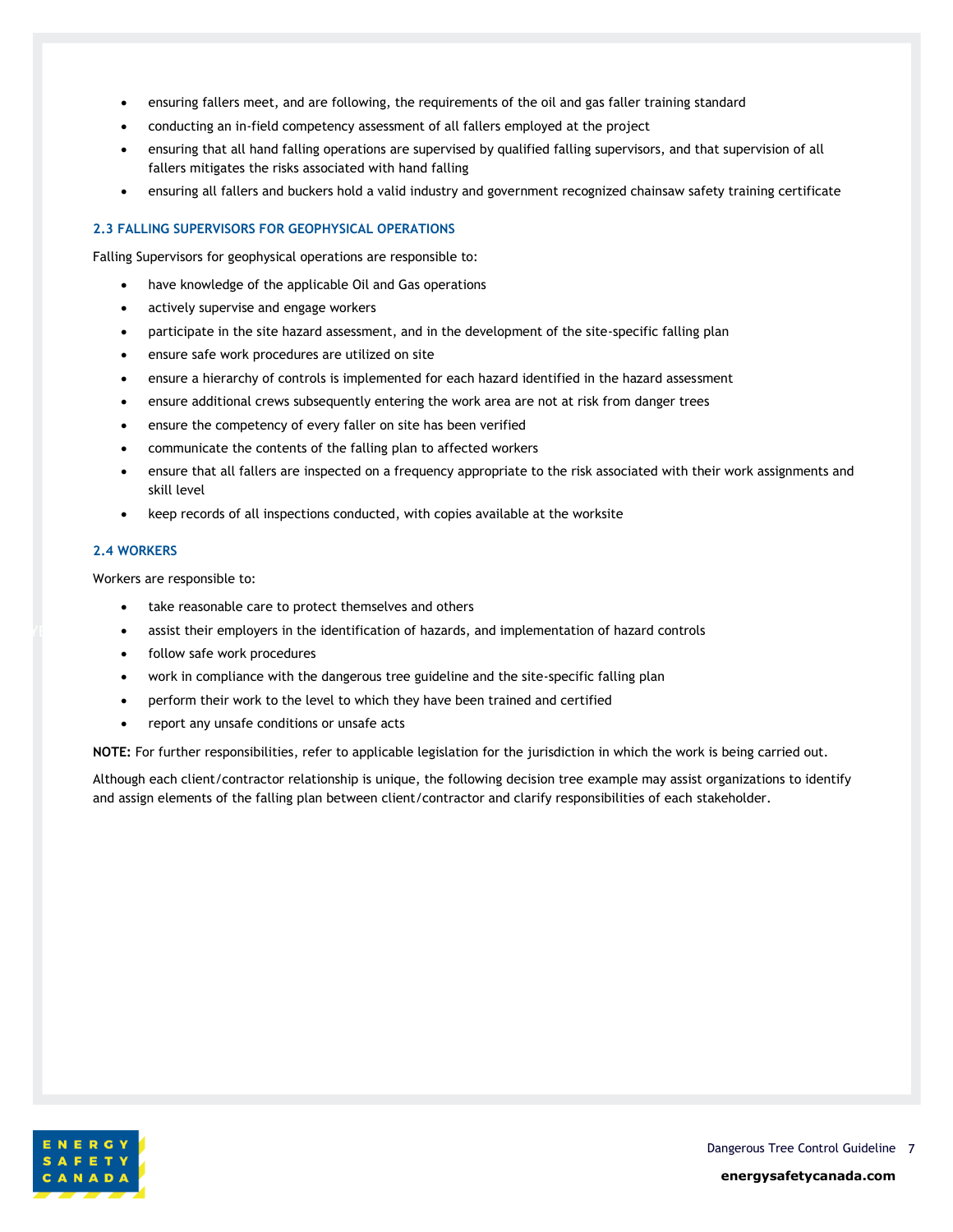



Dangerous Tree Control Guideline 8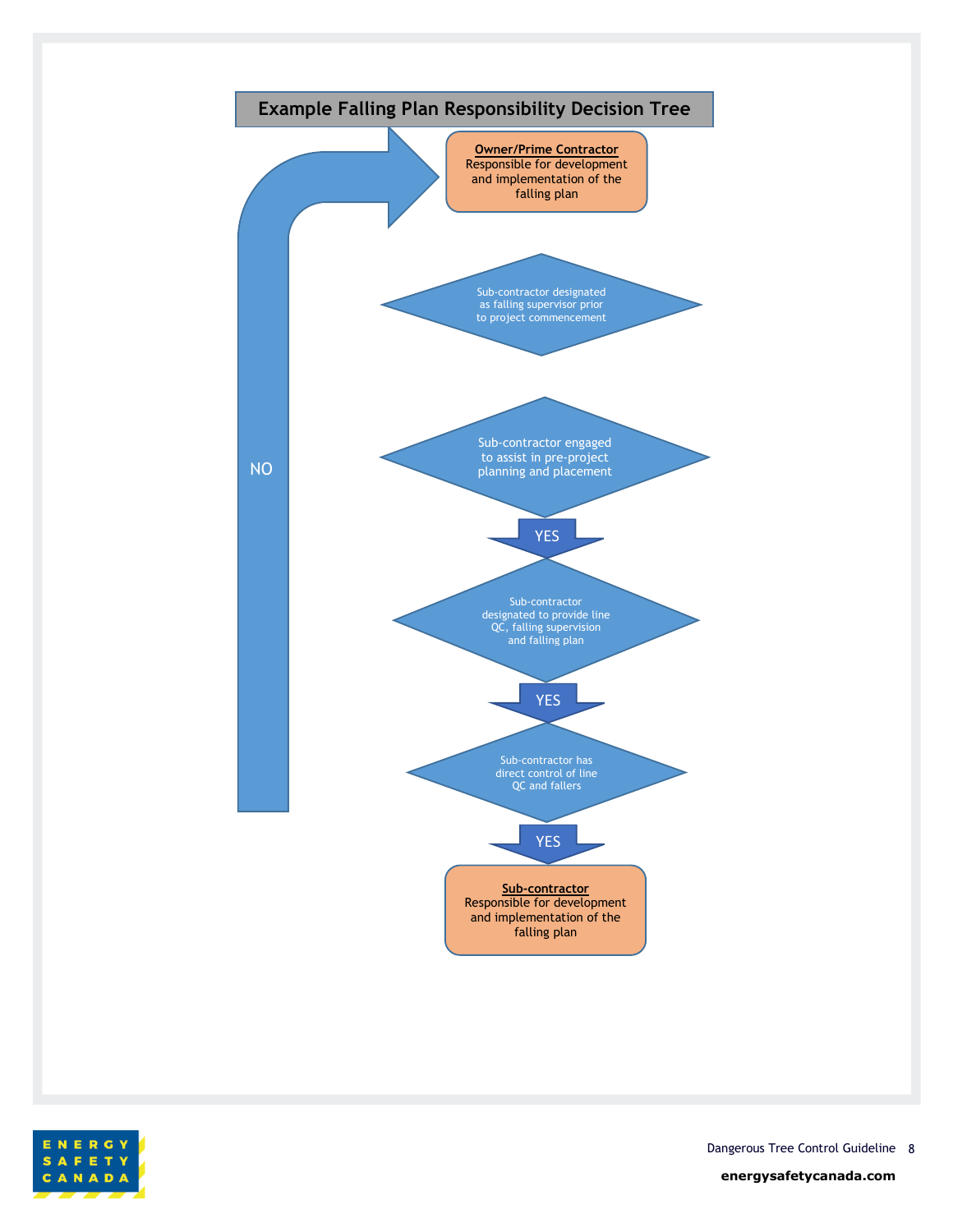### <span id="page-8-0"></span>3.0 Tree Falling Operations in Oil and Gas

The identification and assessment of hazards inherent to dangerous trees requires training and competency that is beyond the scope of this guideline. Should operations require fallers to control dangerous trees, the tasks of hazard identification, hazard assessment, and hazard control need to be carried out in a systematic fashion with supervision by a Qualified Falling Supervisor (QFS). Creation and maintenance of a Falling Plan is required (available under "Resources" at [www.EnergySafetyCanada.com\)](http://www.energysafetycanada.com/).

Assessing dangerous trees risk is a complex process requiring experience and expertise, which includes assessing the forest stand type, age, and condition as they relate to the level of disturbance caused by active operations. The additional factors of wind, rain, and snow load must also be included in any assessment of risk from dangerous trees. Accurate and up-to-date data affecting conditions noted above is required for each particular type of operation. Validating the data is the responsibility of the prime contractor.

### <span id="page-8-1"></span>**3.1 HAZARD IDENTIFICATION, ASSESSMENT, AND CONTROL**

Dangerous tree assessment and control must only be undertaken by trained and competent workers. A key element in dangerous tree assessment is understanding and applying the Levels of Disturbance (LOD) criteria to the activities occurring throughout the duration of the project. The overarching goal in dangerous tree assessment is to minimize the risks associated with the unnecessary falling of dangerous trees. Some circumstances will require dangerous tree removal as the most practicable action for worker safety. When dangerous trees need to be removed, they should be removed by the most practicable method without creating additional hazards.

To reduce exposure to workers and minimize the number of dangerous trees that need to be felled, the role of the assessor and faller may be combined in order to complete the process of assessment and control in a single pass.

Current OHS regulation in BC requires an employer to ensure that all dangerous trees within one and one half (1.5) tree lengths of a work area are removed, or are assessed as being safe to work near based upon a WDTA assessment process. The number of dangerous trees required to be felled may be reduced by advanced planning, and by employing appropriate imaging and mapping technology. If a tree is deemed safe by a WDTA, no action with respect to tree removal is required. However, there are additional considerations in the application of the BC OHS regulation.

Key considerations:

- Level of Disturbance (LOD)
- alternate actions to tree removal (i.e. avoidance, moving the line)
- exceptions to tree removal (critical habitat trees may require additional planning to maintain the dangerous tree, and avoid any high risk exposure to workers)
- slope (the 1.5 tree length danger zone is extended down-hill as the slope increases)
- terrain type
- damaged or weakened trees
- wildlife trees

See Technical Documents: Hazard Identification, Assessment and Control (available under "Resources" at [www.energysafetycanada.com\)](http://www.energysafetycanada.com/)

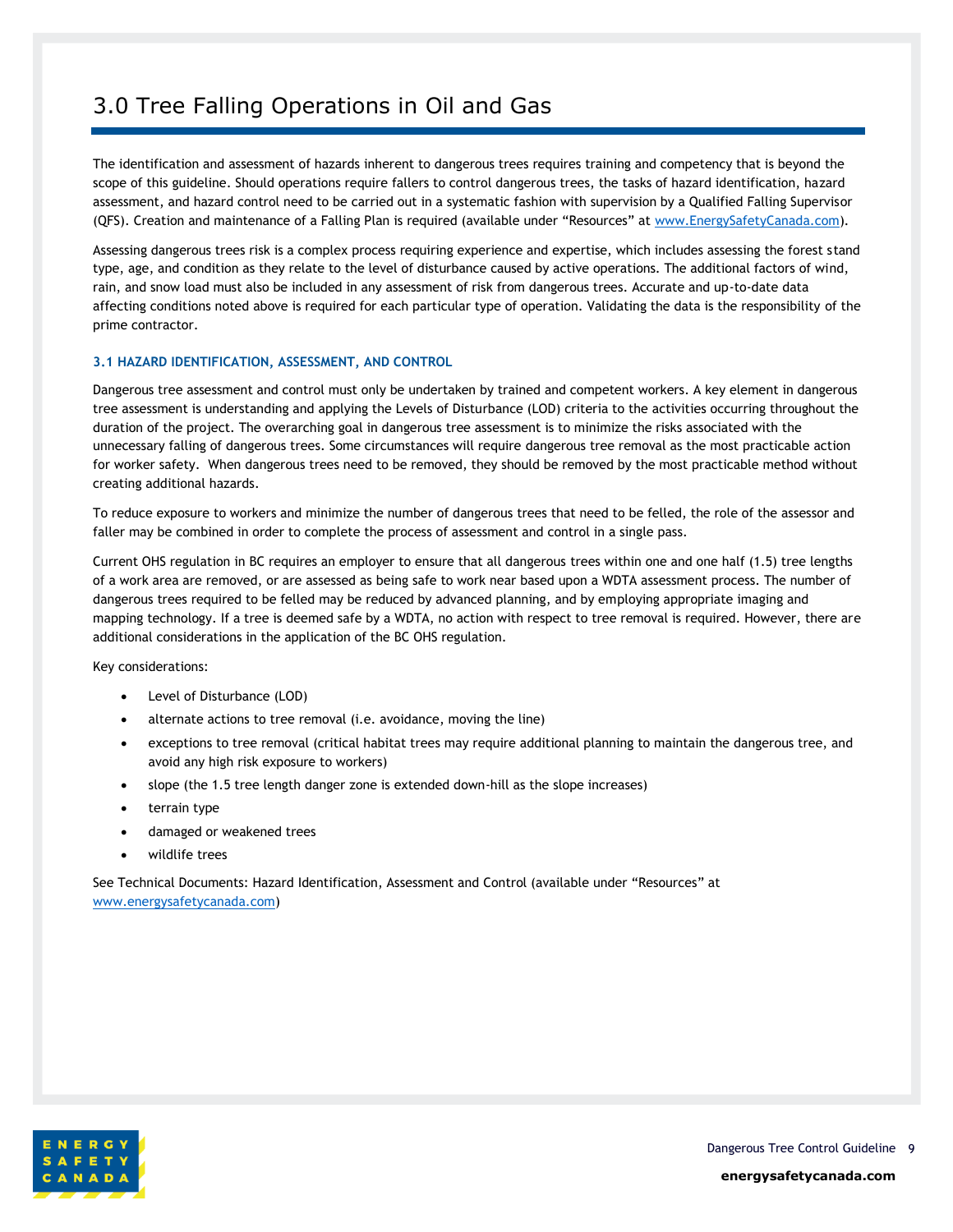### <span id="page-9-0"></span>4.0 Education, Training, and Competency

The employer must ensure:

- all workers conducting work in areas where dangerous trees may exist are conversant with dangerous tree awareness, identification, and supervisory notification procedures
- training meets the requirements of the applicable jurisdictions where the work is being conducted (e.g., pictures, diagrams, flow charts, etc) should be introduced in the text of the document

### <span id="page-9-1"></span>**4.1 FALLER TRAINING**

- See "Legislated Requirements" (Section 1.0 of this guideline)
- See "Oil and Gas Faller Training Standard" (Section 1.1 of this guideline)
- NOTE: Industry has adopted BC Faller Standard:
	- o Se[e www.worksafebc.com](http://www.worksafebc.com/) Publications/Health and Safety/Forestry
	- o BC Faller Training Standard Parts 1 and 2 (Updated April 2012)

### <span id="page-9-2"></span>**4.2 JOB RISK ASSESSMENT**

Prior to falling a tree, complete the Tree Assessment Procedure:

- recognize the hazard
- evaluate the situation/hazard
- avoid the hazardous area of the dangerous tree by creating a "no work zone" (hazard avoidance)
- assess the tree, and if it is found to be safe, conduct work in the vicinity of the assessed tree, within the allowable standards of a Wildlife Danger Tree Assessment

If it appears a dangerous tree must be felled, then the prime contractor should make every reasonable and practicable effort to modify the particular aspect of the operation impacting the decision to fell a dangerous tree. In order to eliminate the hazard, either the workplace will be redesigned, or the hazard will be controlled. If the dangerous tree still must be felled but there is a concern that the falling work cannot be done safely, the work should be stopped, and concerns should be reported to their direct supervisor.

### <span id="page-9-3"></span>5.0 Falling Plan

Communication, planning, and ongoing responsiveness are keys to a successful Falling Plan. The goal of a Falling Plan is to reduce the dangerous levels of high-risk tasks to ensure the safety of workers. The Falling Plan will define the responsibilities of individuals on site to ensure conformance with the Dangerous Tree Guideline. The Falling Plan shall be completed prior to onsite activities to identify potential dangers. The Falling Plan will ensure adequate job preparation and may be supplemented and supported by existing Safe Operating Procedures and additional guidelines. Continuous reassessment of the workplace and the hazards of dangerous trees is a key component of ensuring compliance. As a minimum, reassessment of the work area should be conducted after events that affect the forest. To ensure continual safety of workers, the Falling Plan should be continually updated. All activities of the forestry, or similar operation are to be planned and conducted in a manner that adheres to Safe Work Practices.

The Falling Plan must:

• include identification of any work activities or conditions at the workplace where there is a known risk, or reasonably foreseeable risk to workers

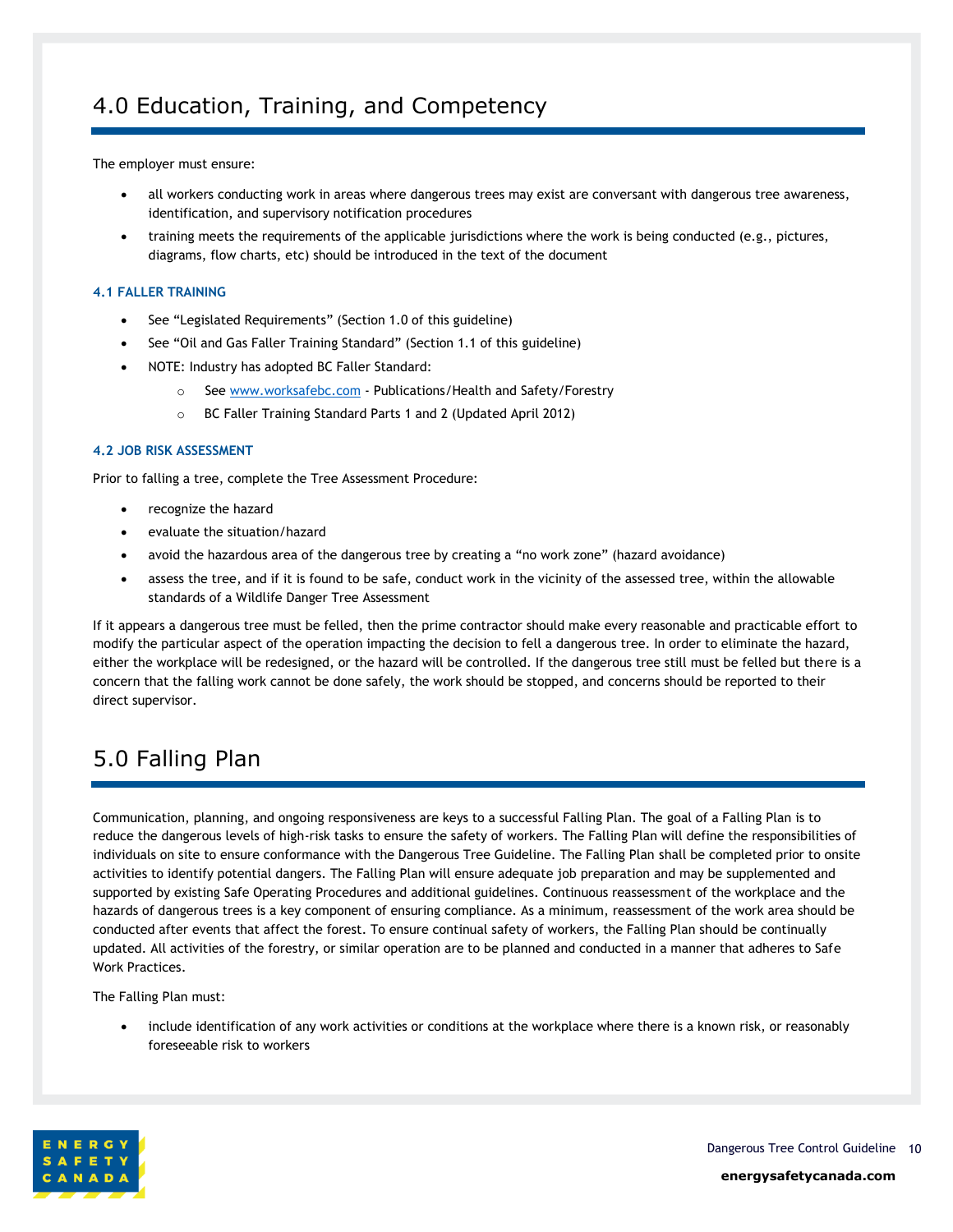- be completed before work commences on the relevant activity
- be documented at the time of planning

If, after any planning referred to above, there is a change in the workplace circumstances, including the work activities and the conditions of the workplace, and the change poses or creates a known risk, or reasonably foreseeable risk, to workers that was not previously identified, then:

- the Falling Plan must be amended to identify and address the risk and provide for the health and safety of the workers at the workplace
- the amendment must be documented as soon as is practicable.

Please refer to Falling Plan Checklist available under resources at [www.energysafetycanada.com.](http://www.energysafetycanada.com/) The Falling Plan Checklist has been designed to identify the Act, Code and Regulation that must be adhered to, as well as to provide a checklist to identify requirements that would be applicable to site work area and activities. The Falling Plan Checklist is provided as a framework to develop a Falling Plan that is applicable to the site conditions. There is a provision for the user(s) to amend, delete, and change sections of the Falling Plan, as there is an ongoing process for planning and hazard recognition throughout the project. It is understood and expected that the Falling Plan will be reviewed and revised throughout the length of the project, as dictated by changes in site conditions.

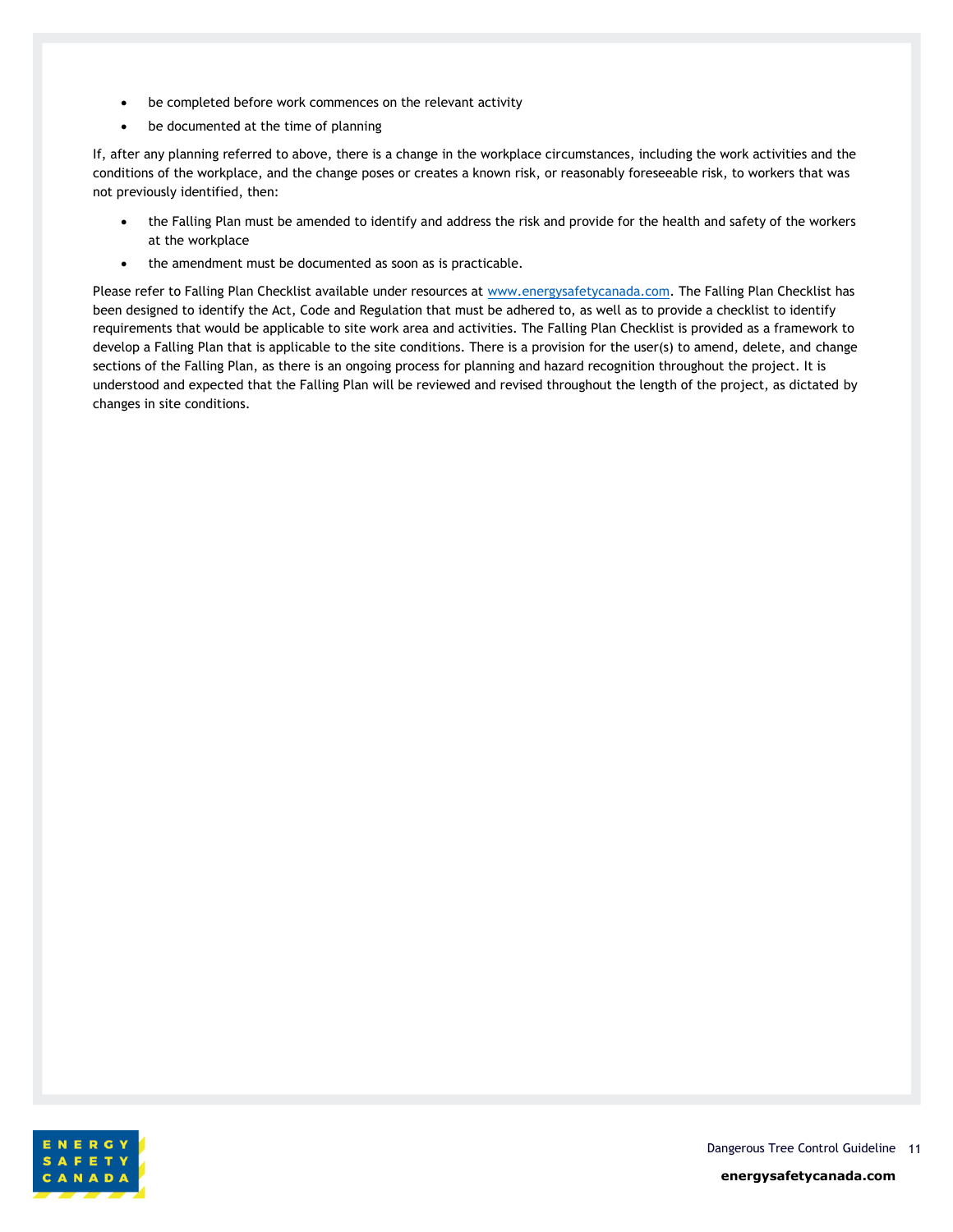## <span id="page-11-0"></span>Glossary

| <b>TERM</b>               | <b>DESCRIPTION</b>                                                                                                                                                                                                                                                                                                                                                                                                                                           |
|---------------------------|--------------------------------------------------------------------------------------------------------------------------------------------------------------------------------------------------------------------------------------------------------------------------------------------------------------------------------------------------------------------------------------------------------------------------------------------------------------|
| <b>Active Supervision</b> | Active Supervision is defined as providing a physical presence in the work area at intervals<br>suitable to the risks at hand, and to be physically available to provide guidance. Active<br>Supervision includes taking all reasonable care to prevent the occurrence of an incident or<br>event. Active Supervision includes providing information, instruction, training, supervision,<br>verification of knowledge, and correction of all known hazards. |
|                           | A designated, competent Qualified Falling Supervisor (QFS) must be assigned to all<br>falling/bucking operations. Additionally, operations involving dangerous tree control may<br>require a higher degree of supervision. It is acceptable for one QFS to be assigned to multiple<br>falling crews, but where the risk to workers is very high, ratios of one QFS per falling crew<br>may be required.                                                      |
| <b>Bucker</b>             | Certified chainsaw operators capable of cutting trees on the ground and restricted to falling<br>brush under 10 cm in diameter at breast height (dbh).                                                                                                                                                                                                                                                                                                       |
| Dangerous Tress Assessor  | A person who has completed a Wildlife Danger Tree Assessors (WDTA) Course acceptable to<br>regulators, can complete a risk assessment, and can make recommendations for managing<br>dangerous trees.                                                                                                                                                                                                                                                         |
| <b>Dangerous Tree</b>     | A dangerous tree (refer to tree definition below) is any tree that is dangerous to<br>workers due to:                                                                                                                                                                                                                                                                                                                                                        |
|                           | location or lean                                                                                                                                                                                                                                                                                                                                                                                                                                             |
|                           | physical damage                                                                                                                                                                                                                                                                                                                                                                                                                                              |
|                           | overhead hazards                                                                                                                                                                                                                                                                                                                                                                                                                                             |
|                           | deterioration of limbs, stem, or root system<br>$\bullet$                                                                                                                                                                                                                                                                                                                                                                                                    |
|                           | "replantation" as a result of mechanical operations<br>$\bullet$                                                                                                                                                                                                                                                                                                                                                                                             |
|                           | any combination of the above                                                                                                                                                                                                                                                                                                                                                                                                                                 |
| <b>Employer</b>           | Any person, business, or organization that employs people in or about an industry, through<br>either a hiring contract, or an apprenticeship contract. The contract can be written, oral,<br>expressed, or implied, as identified by provincial legislation, regulations, and code.                                                                                                                                                                          |
| Faller                    | Certified fallers capable of falling trees (refer to tree definition below) semi unsupervised,<br>after being assessed and deemed competent in the timber type and terrain on that particular<br>worksite.                                                                                                                                                                                                                                                   |
| <b>Falling Plan</b>       | Refer to Section 5.0 of this guideline.                                                                                                                                                                                                                                                                                                                                                                                                                      |



Dangerous Tree Control Guideline 12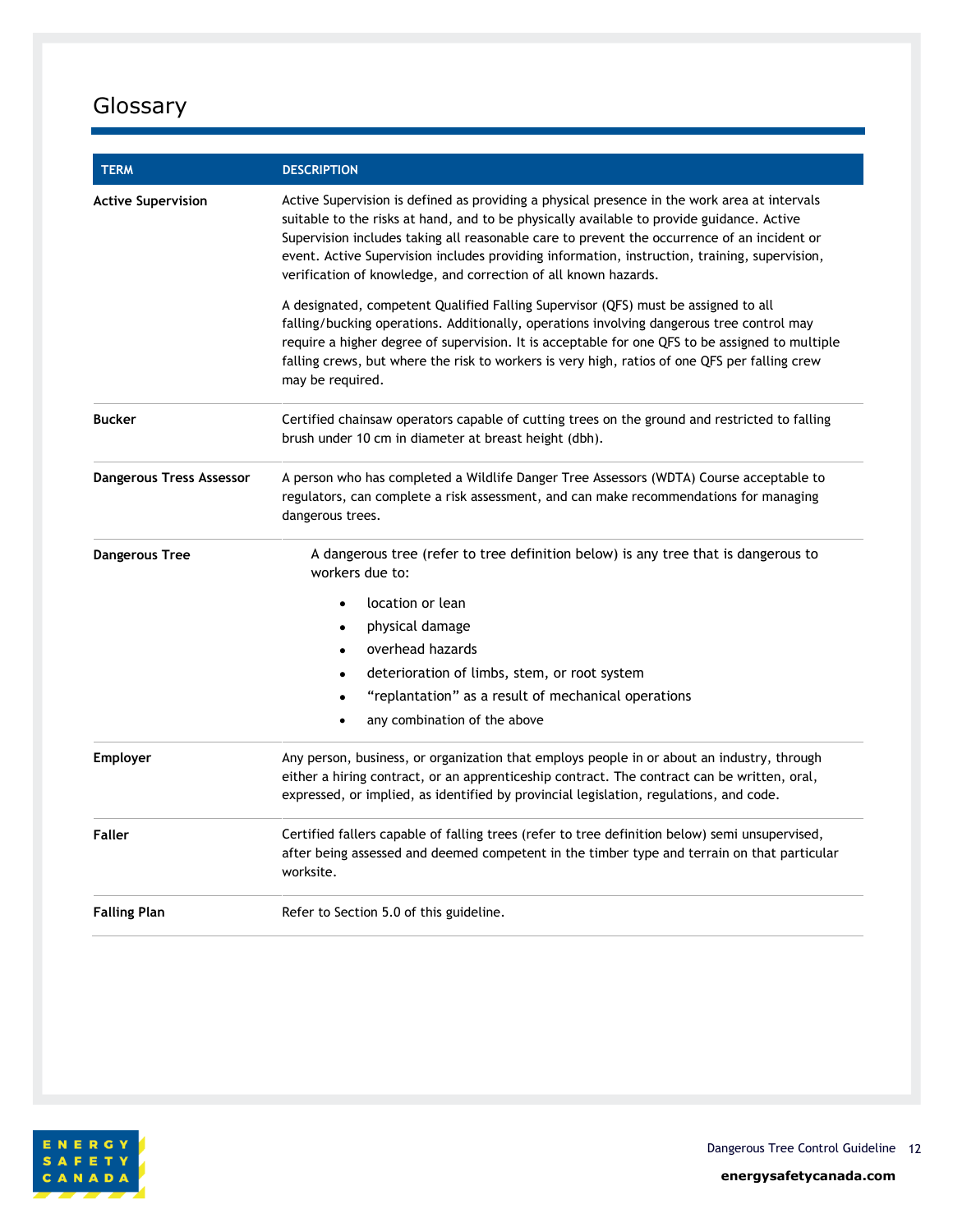| Level of Disturbance                         | In addition to wind, disturbances that have taken place in the worksite can impact the level<br>of risk presented by dangerous trees. Various types of disturbances that may increase the risk<br>presented by potentially dangerous trees are outlined and classified in Hazard Identification,<br>Assessment and Control according to the equivalent risk presented by wind (available under<br>"Resources" at www.energysafetycanada.com). The cumulative effect of both wind and<br>disturbance should be considered when identifying, assessing, and controlling dangerous tree<br>hazards. |
|----------------------------------------------|--------------------------------------------------------------------------------------------------------------------------------------------------------------------------------------------------------------------------------------------------------------------------------------------------------------------------------------------------------------------------------------------------------------------------------------------------------------------------------------------------------------------------------------------------------------------------------------------------|
| <b>Prime Contractor</b>                      | Refer to Section 2.1 of this guideline.                                                                                                                                                                                                                                                                                                                                                                                                                                                                                                                                                          |
| <b>Qualified Falling Supervisor</b><br>- QFS | A person who has training and/or experience in the recognition, evaluation and control of<br>hazards associated with falling operations, and is assigned overall responsibility for<br>administration of the falling activities. The QFS is required to ensure competency checks are<br>completed on each member of the falling crew.                                                                                                                                                                                                                                                            |
| Qualified<br>Supervisor/Trainer - QST        | A certified faller who has been trained and approved to teach the BC Faller Training Standard,<br>to evaluate new and existing fallers and to certify fallers as set out in the BC Faller Training<br>Standard.                                                                                                                                                                                                                                                                                                                                                                                  |
| Safe Work Procedure (SWP)                    | Provides specific, documented, step-by-step information to workers, recognized as the most<br>effective approach to minimize injuries, incidents, and other negative outcomes.                                                                                                                                                                                                                                                                                                                                                                                                                   |
| Supervisor                                   | A person who instructs, directs, and controls workers in the performance of their duties.                                                                                                                                                                                                                                                                                                                                                                                                                                                                                                        |
| <b>Terrain Types</b>                         | Please refer to the CAGC Terrain Assessment Guideline.                                                                                                                                                                                                                                                                                                                                                                                                                                                                                                                                           |
| Tree                                         | A woody plant having one erect perennial stem (trunk) at least 10 centimeters in diameter at<br>breast height or 1.5 meters above the ground, and over 3 meters tall.                                                                                                                                                                                                                                                                                                                                                                                                                            |
| <b>Wildlife Tree</b>                         | A wildlife tree is any tree standing dead or alive with special qualities that provide<br>valuable habitat for wildlife. Whether a tree is valuable as wildlife habitat depends upon<br>the tree's:                                                                                                                                                                                                                                                                                                                                                                                              |
|                                              | size                                                                                                                                                                                                                                                                                                                                                                                                                                                                                                                                                                                             |
|                                              | age                                                                                                                                                                                                                                                                                                                                                                                                                                                                                                                                                                                              |
|                                              | physical condition                                                                                                                                                                                                                                                                                                                                                                                                                                                                                                                                                                               |
|                                              | proximity to other wildlife trees<br>$\bullet$                                                                                                                                                                                                                                                                                                                                                                                                                                                                                                                                                   |
|                                              | species                                                                                                                                                                                                                                                                                                                                                                                                                                                                                                                                                                                          |
|                                              | location                                                                                                                                                                                                                                                                                                                                                                                                                                                                                                                                                                                         |
|                                              | environment                                                                                                                                                                                                                                                                                                                                                                                                                                                                                                                                                                                      |
|                                              | NOTE: In British Columbia, extensive work has been done to examine actions that can be<br>taken with a tree that is a dangerous tree, as well as a wildlife tree (habitat). A multi-<br>stakeholder group has created the "Wildlife Danger Tree Assessors Course" for this purpose.<br>For further details, go to: http://www.for.gov.bc.ca/.                                                                                                                                                                                                                                                    |



Dangerous Tree Control Guideline 13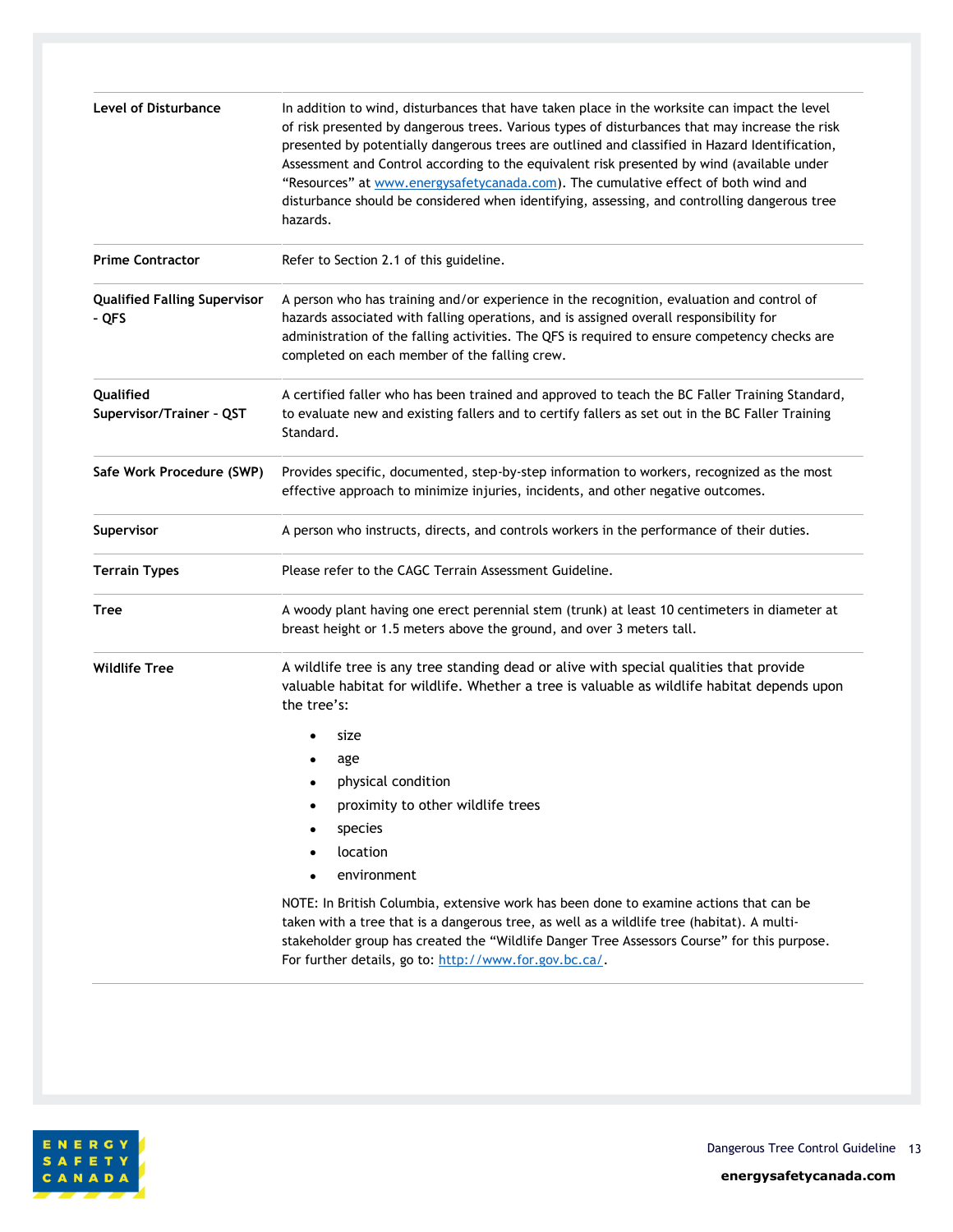| Work Area | The work area is any upstream oil and gas worksite where there are free-standing trees<br>at the boundaries of the worksite, including but not limited to: camp sites, leases,<br>facilities, pipelines, roads, line of sight/seismic lines, aircraft landing zones, and well<br>sites. |
|-----------|-----------------------------------------------------------------------------------------------------------------------------------------------------------------------------------------------------------------------------------------------------------------------------------------|
| Worker    | Any person who is in a contract of service or apprenticeship, written or oral expressed or<br>implied.                                                                                                                                                                                  |